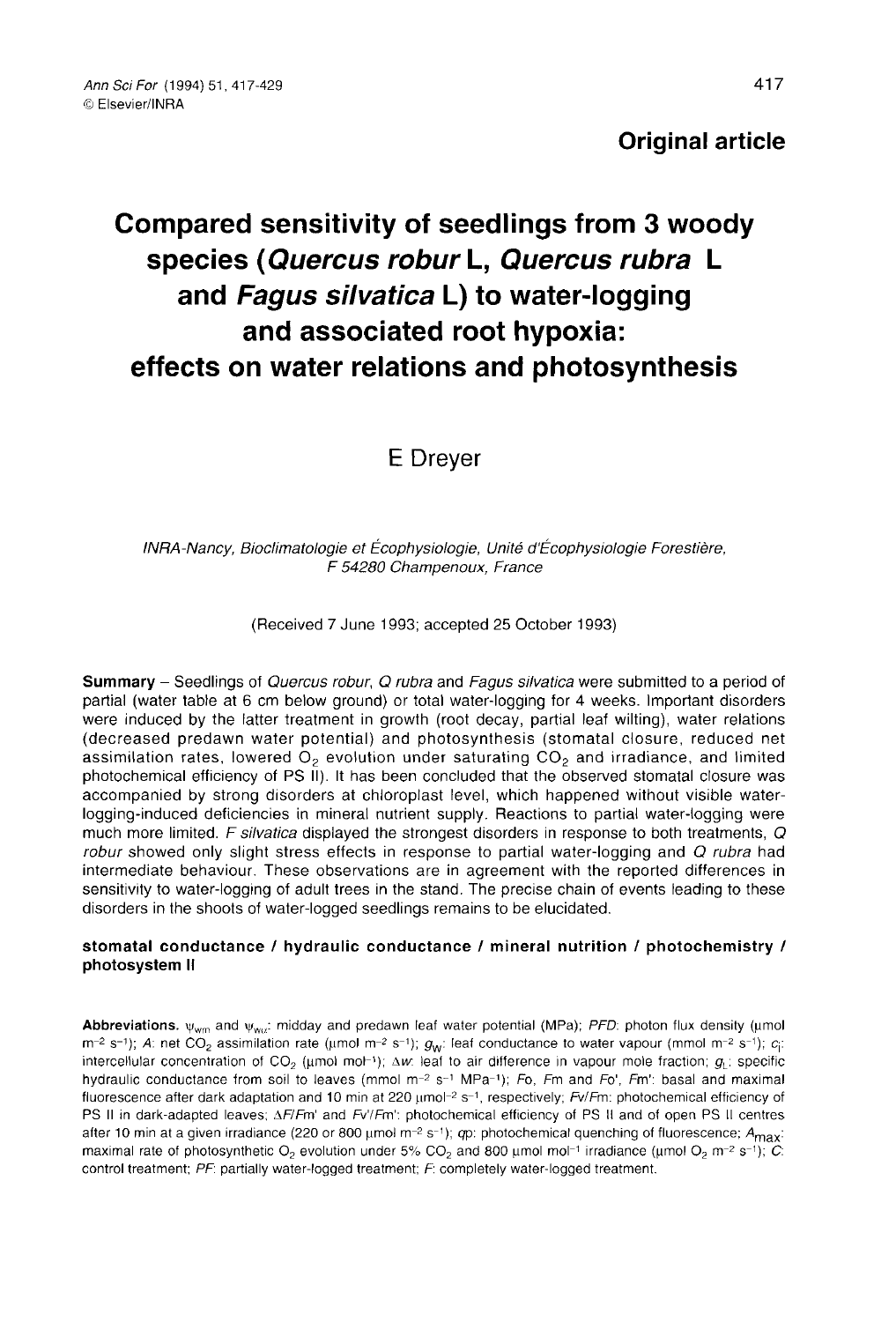Résumé - Sensibilité de jeunes plants de chêne pédonculé (Quercus robur L), de chêne rouge d'Amérique (Q rubra L) et de hêtre (Fagus silvatica L) à l'ennoyage et l'hypoxie racinaire : effets sur la photosynthèse et les relations hydriques. De jeunes plants de chêne pédonculé (Quercus robur L), de chêne rouge d'Amérique (Q rubra L) et de hêtre (Fagus silvatica L) ont été soumis à un ennoyage total (nappe affleurant en permanence à la surface des pots) ou partiel (nappe à 6 cm sous le niveau du sol) pendant 4 sem. Le premier traitement a fortement perturbé la croissance des plants en provoquant une importante mortalité racinaire. Des dysfonctionnements majeurs ont aussi été constatés sur les parties aériennes : diminution du<br>potentiel hydrique de base, fermeture des stomates, limitation de l'assimilation nette de CO<sub>2</sub> et de<br>la capacité photocypthétiqu potentiel hydrique de base, fermeture des stomates, limitation de l'assimilation nette de CO<sub>2</sub> et de<br>la capacité photosynthétique (mesurée par le dégagement d'O<sub>2</sub> en conditions de CO<sub>2</sub> et d'éclairement saturants), réductions irréversibles de l'efficience photochimique du phostosystème II. Le second a provoqué des réactions plus limitées. D'importantes différences interspécifiques ont été constatées ; F silvatica a présenté la plus grande sensibilité, avec des nécroses foliaires très étendues, et des réductions massives de la capacité photosynthétique dans les 2 traitements, alors que Q robur n'a que peu réagi à l'ennoyage partiel. Ces résultats sont en accord avec les observations sur les exigences écologiques de ces espèces en peuplement. Enfin, elles démontrent que les désordres imposés à la photosynthèse par l'ennoyage sont dus à la conjonction d'une fermeture des stomates et d'importants dysfonctionnements au niveau cellulaire, qui n'ont pas été induits par une dégradation de la disponibilité en éléments minéraux, les concentrations totales en N, P, K, Ca, Mg, S mesurées au niveau foliaire n'ayant que peu changé au cours des traitements.

conductance stomatique / conductance hydraulique / nutrition minérale / photochimie / photosystème II

#### INTRODUCTION

Temporary water-logging is a very common occurrence in the plain forests of north-eastern France. Oak stands in particular frequently grow on soils with temporary high water tables, which produce gleyic or pseudo-gleyic accumulation layers in the soil profile (Becker and Lévy, 1986). Waterlogging has both direct (poor growth) and indirect consequences (shallow rooting predisposing trees to summer water stress) for tree growth and productivity (Becker and Lévy, 1986). Oak species present different sensitivities to this constraint: Quercus robur is known to exhibit a lower sensitivity than Q petraea to direct effects of soil hypoxia, but also to display some difficulties in coping with periods of drought following water-logging (Becker and Lévy, 1986; Lévy et al, 1986). Q rubra, which is now widely afforested in France, is suspected to be

even more water-logging intolerant than both the indigenous species (Belgrand, 1983). Fagus silvatica is known to be strongly intolerant, and never occurs on soils in which temporary water tables occur.

The effects of water-logging on woody species have frequently been analysed (Kozlowski, 1982). Water-logging induces soil hypoxia and decreases redox-potential (Gambrell et al, 1991) which may impair root metabolism (Konings and Lambers, 1991), decrease nitrogen availability through denitrification (Drew, 1983), and promote the accumulation of toxic species such as reduced manganese or iron cations (Gambrell et al, 1991). Root dysfunctions in turn induce marked stress effects on shoots. Reduced root hydraulic conductance (Andersen et al, 1984; Harrington, 1987; Smit and Stachowiak; 1988) has sometimes been reported to promote decreases in leaf water potential (Zaerr, 1983; Osonubi and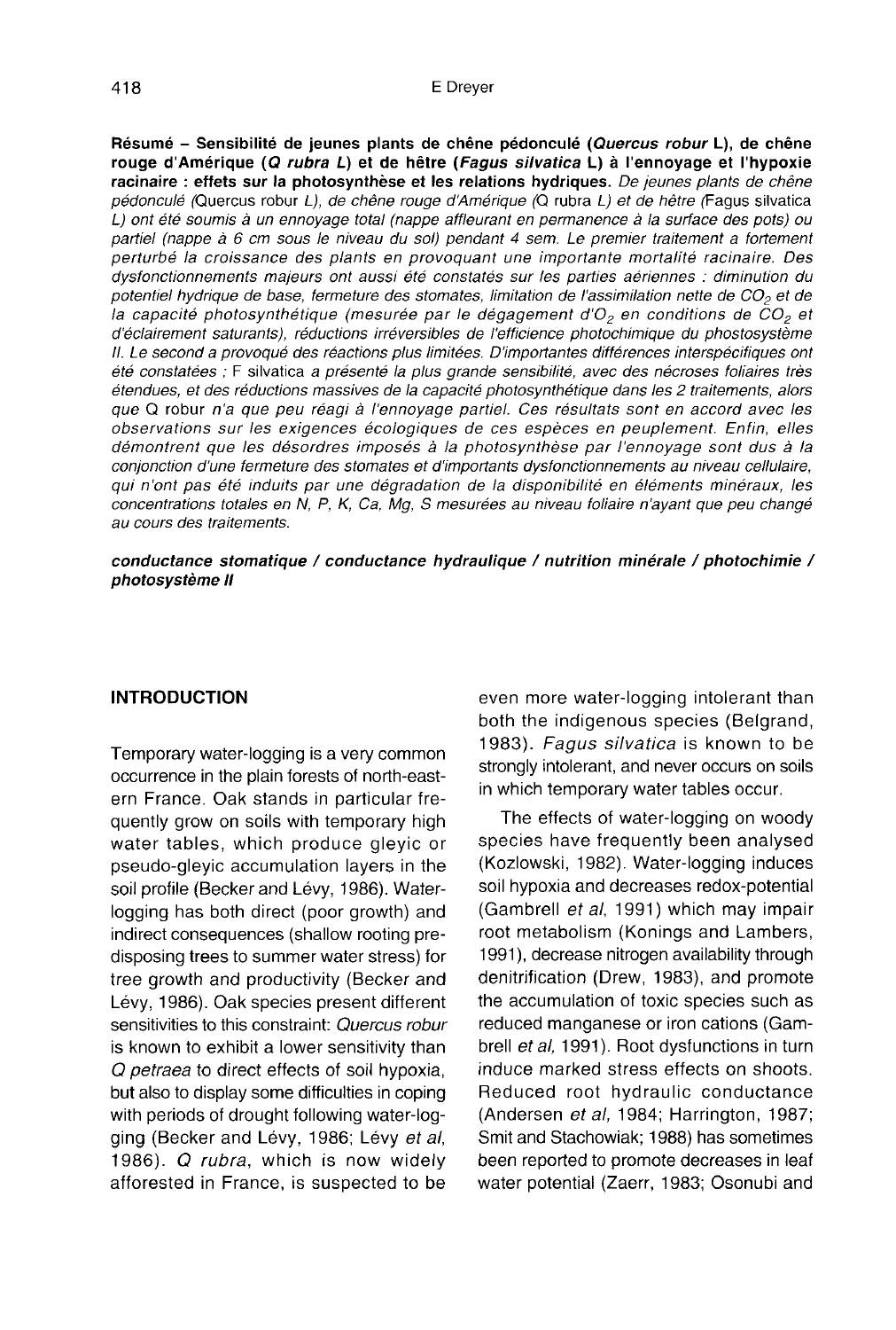Osundina, 1987). Stomatal closure and associated decreases in net CO<sub>2</sub> assimilation are now considered as general responses to root anoxia (see, for instance Dreyer et al, 1991; Pezeshki, 1991; Reece and Riha, 1991; Topa and Cheeseman, 1992). Reductions in growth, appearance of leaf necroses and decreases in leaf nutrient contents have also been frequently described (Colin-Belgrand et al, 1991; Drew, 1991).

The physiological mechanisms leading to these disorders in shoot behaviour are poorly understood. It is now widely accepted that the decreases in leaf water potential due to reduced hydraulic conductance do not form the trigger mechanism leading to stomatal closure during water-logging, and that hormonal signals must be involved. Root issues abscisic acid (ABA) is thought to be this signal during water-logging (Bradford, 1983; Jackson and Hall, 1987; Zhang and Davies, 1987). Large amounts of ethylene are issued during root hypoxia and seem to induce some of the growth reactions like the appearance of root aerenchyma (Jackson, 1985; Voesenek et al, 1992), but an involvement in stomatal behaviour and photosynthesis regulation remains to be demonstrated. There are still many open questions about how leaf photosynthesis is impaired. Water-logging-<br>induced decreases of net  $CO<sub>2</sub>$  assimilation rates (A) have been reported to occur at constant or even increasing values of inter-<br>cellular CO<sub>2</sub> concentrations (c<sub>i</sub>) (Pezeshki<br>and Sundatrom, 1988; Smith and Agor and Sundstrom, 1988; Smith and Ager, 1988; Dreyer et al, 1991; Vu and Yelenovski, 1991), which would mean that photosynthetic processes other than the diffusion of  $CO<sub>2</sub>$  through stomata are impaired. Calculation of  $c_i$  in stressed leaves may lead to artefacts due to potential non-uniform stomatal closure (Terashima et al, 1988), and the above results need therefore to be confirmed by independent methods of analysis. Moreover, the site of primary limitations of photosynthesis during water-logging stress has still to be identified.

In the present work, we analyse photosynthetic functions of potted seedlings from the 3 cited tree species during periods of water-logging using gas exchange measurements to assess stomatal conductance<br>and net  $CO<sub>2</sub>$  assimilation rates, photosyn-<br>thetic oxygen evolution under bigh CO<sub>2</sub>.cop and net CO<sub>2</sub> assimilation rates, photosyn-<br>thetic oxygen evolution under high CO<sub>2</sub> concentrations, saturating irradiance to estimate maximal photosynthesis, and finally chlorophyll-a fluorescence to monitor photochemical efficiency of PS II.

#### MATERIAL AND METHODS

#### Plant material

Acorns of Q robur L and Q rubra L were collected under selected individual trees in the Forêt Domaniale de Manoncourt en Woëvre (Meurthe et Moselle, eastern France) and in the Forest of Schopperten (Moselle, eastern France) during Autumn 1989 and kept over-winter in a cold chamber at -1°C. Sixty seedlings of each species were grown in a sandy loam in 5 L, 25-cm-deep pots from spring 1990 onwards in a glasshouse at INRA Champenoux, under natural illumination (irradiance  $\approx$  70% of external; minimal temperature over winter 10°C, maximal temperature during summer 30°C; manual watering; fertilisation with 30 g slow release fertiliser per plant on June 12, 1990, Nutricote 100, N/P/K 13/13/13 + oligo elements). Sixty F silvatica L saplings (1-yearold saplings from Office National des Forêts, Clairlieu nursery near Nancy, seed collected in the Forêt Domaniale de Haye) were planted into similar pots during February 1990 and grown under the same conditions. At the end of 1990, mean heights and stem diameters were:  $473 \pm 7.3$  and  $7.58 \pm 0.24$  mm,  $331 \pm 7.1$  and  $6.48 \pm 0.23$  mm, 356 ± 4.05 and 6.67 ± 0.38 mm for Q robur, Q rubra and F silvatica, respectively.

#### Experimental design

An external transparent tubing was connected to the bottom of the pots, allowing a precise con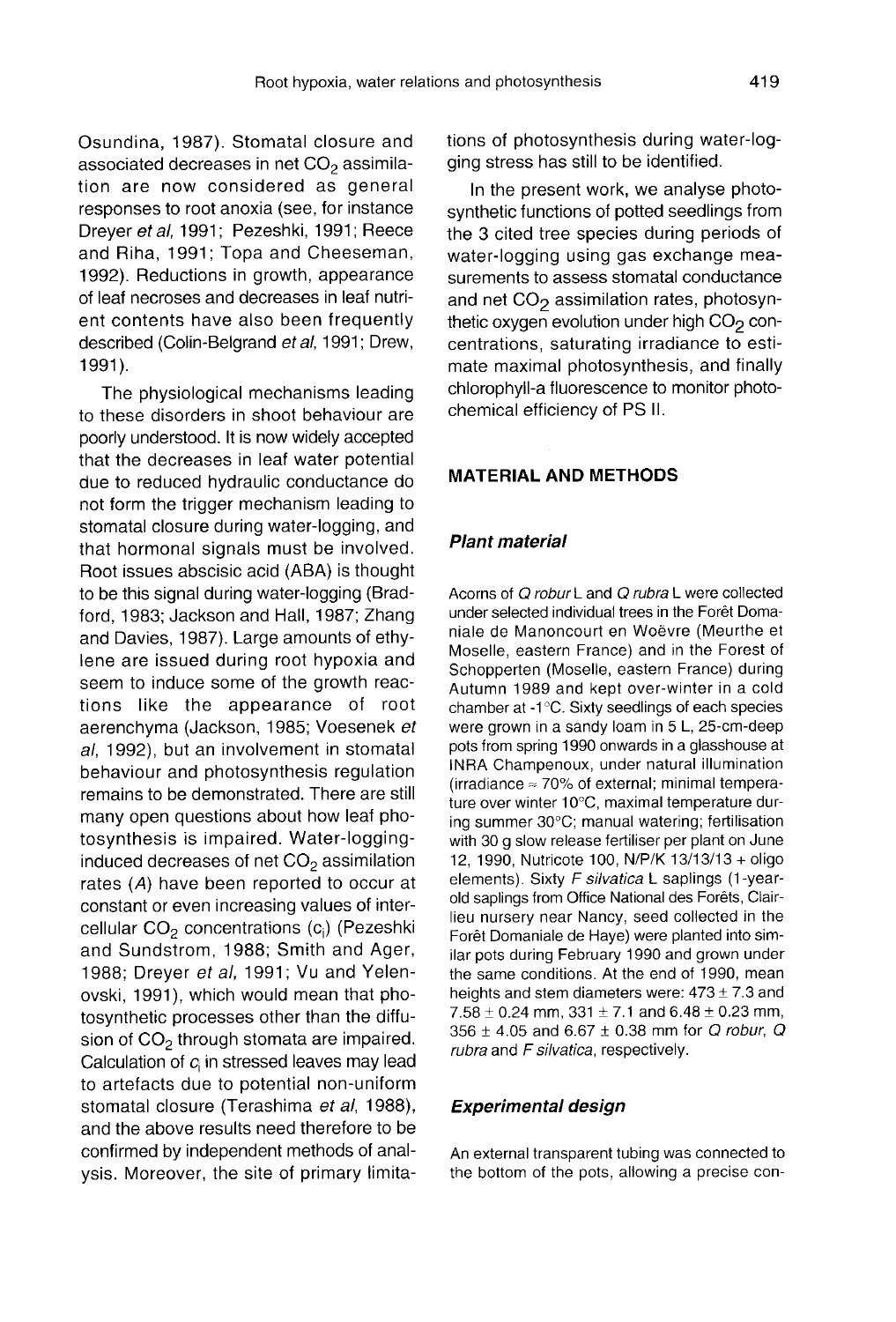trol of the water table. Forty-eight seedlings were selected in each species, and randomly distributed into 3 treatments: control (C); partially flooded to 6 cm below soil surface (PF); and completely flooded (F). Water-logging was initiated on May 25 1991 with tap water; the level of the water table was controlled every day. Under such conditions,  $O<sub>2</sub>$  partial pressure is expected to drop in a few days to well below the critical oxygen pressure for root tip growth (around 20 kPa) or even for older root maintenance (5 kPa) (Saglio et al, 1984; Drew, 1991) and soil redox potential to decrease to  $-100$  to  $-200$  mV (Gambrell et al, 1991). The characteristic smell for methane production was detected in our pots after approximately 8-10 d of water-logging. Sapling responses to these conditions were tested every week on 3 randomly selected individuals in each species x treatment. Midday leaf water-potential  $(\psi_{wm})$  was measured in the greenhouse on the selected individuals, which were thereafter transported into a growth chamber with following climate: temperature 22/16°C; 16/8 h day/night; irradiance around 300  $\mu$ mol m<sup>-2</sup> s<sup>-1</sup>. Chlorophyll-<br>a fluorescence and oxygen evolution at 5% CO<sub>2</sub> were measured the following morning, and gas exchange monitored on 2 leaves per plant in the afternoon, after at least 4 h of illumination. Predawn leaf water potential  $(\psi_{wm})$  was measured during next morning and all saplings were harvested for biomass, chlorophyll content, and nutrient composition determination.The whole procedure was repeated every week from week 1 to 4 after beginning of water-logging. Twelve saplings had been analysed per species and treatment at the end of the experiment.

#### Photosynthesis and water relations

 $\psi_{wm}$  and  $\psi_{wd}$  were measured on 2 leaves per individual with a pressure chamber. Gas exchange was monitored with a portable photosynthesis chamber Li Cor 6200 on 2 leaves per plant. Mean values  $\pm$  confidence intervals of microclimate during measurements were as folmicroclimate during measurements were as fol-<br>lows: PFD:  $310 \pm 2$  µmol m<sup>-2</sup> s<sup>-1</sup>; leaf tempera-<br>ture:  $26.1 \pm 0.2^{\circ}$ C; CO<sub>2</sub> concentration in air: 422<br> $\pm 2$  umol, mal-1; leaf to air difference in unter lows: PFD: 310  $\pm$  2 µmol m<sup>-2</sup> s<sup>-1</sup>; leaf tempera-<br>ture: 26.1  $\pm$  0.2°C; CO<sub>2</sub> concentration in air: 422<br> $\pm$  2 µmol mol<sup>-1</sup>; leaf to air difference in water<br>vapour (Aw): 20.0 + 0.4 Pa kPa<sup>-1</sup>. Leaf area was ture: 26.1 ± 0.2°C; CO<sub>2</sub> concentration in air: 422<br>± 2 μmol mol<sup>\_1</sup>; leaf to air difference in water<br>vapour (Δw): 20.0 ± 0.4 Pa kPa<sup>\_1</sup>. Leaf area was determined with a  $\Delta T$  planimeter. Results were computed as in Ball (1987) (net assimilation rate, A,  $\mu$ mol m<sup>-2</sup> s<sup>-1</sup>: leaf conductance to water vapour  $g_w$ , mmol m<sup>-2</sup> s<sup>-1</sup>; and intercellular concentration of CO<sub>2</sub>,  $c_i$ , μmol mol<sup>-1</sup>), and presented as  $A/c_i$ relationships (Guehl and Aussenac, 1987). We computed the specific (ie related to leaf area) hydraulic conductance from soil to leaves as:  $g_{\parallel}$  =  $g_w \cdot \Delta_w$  ( $\psi_{wd} \cdot \psi_{wm}$ ), according to Reich and Hinckley (1989).

## Chlorophyll fluorescence and oxygen evolution

Chlorophyll-a fluorescence from photosystem II (PS II) was recorded at wavelengths around 690 nm at ambient temperature with a pulse amplitude modulated fluorometer (PAM 101, Walz, Germany), using the procedure described by Epron and Dreyer (1992). Leaf disks (20 mm diameter) were punched from seedlings kept in darkness overnight, and inserted into a temperature-controlled leaf-disk holder (22°C). Initial fluorescence (Fo) was determined with a pulsed light-emitting diode  $(< 10 \text{ mW m}^{-2})$  at a frequency of 1.6 kHz; maximal fluorescence (Fm) was obtained with an oversaturating flash of white light (0.7 s; 4 000 μmol m<sup>-2</sup> s<sup>-1</sup>; Schott KL 1 500N FRG). The optimal photochemical efficiency of PS II, eg after complete relaxation in the dark (Krause and Weis, 1984; Genty et al, 1987), was estimated from the ratio  $Fv/Fm = (Fm - Fo)/Fm$ . After 10 min exposure to actinic white light (Schott<br>KL1500, FRG, 220 μmol m<sup>-2</sup> s<sup>-1</sup>), an additional<br>ubite light flach allowed computation of the photo white light flash allowed computation of the photochemical efficiency of PS II according to Genty et al (1989) from  $\Delta F/Fm'$  were  $\Delta F = Fm' \cdot F$  (F: level of steady-state fluorescence, and Fm, fluorescence during a saturation). Basic fluorescence (F0) was recorded immediately after switching off actinic illumination, and used to compute the photochemical efficiency of open PS II reaction centres as: Fv'/Fm' = (Fm'-Fo')/Fm'. Photochemical quenching, ie the fraction of open PS II reaction centres, was computed according to Genty *et al* (1989) as:  $qp = (Fv/Fm') / (\Delta F/Fm')$ . A second period of induction was imposed immediately thereafter (10 min, 800  $\mu$ mol m<sup>-2</sup> s<sup>-1</sup>), and the same parameters recorded.

Maximal photosynthetic  $O<sub>2</sub>$  evolution rate  $(A<sub>max</sub>, \text{µmol O}_2 \text{ m}^{-2} \text{ s}^{-1})$  was measured on a second leaf disk with an oxygen electrode assembly (LD2 MK2, Hansatech, UK,  $22^{\circ}$ C, N<sub>2</sub> + O<sub>2</sub> + CO<sub>2</sub>: 80/15/5%). A period of 20 min induction under an irradiance of 800 μmol m-2 s-1 (Light Unit LS2, Hansatech, UK) was provided before the measurements.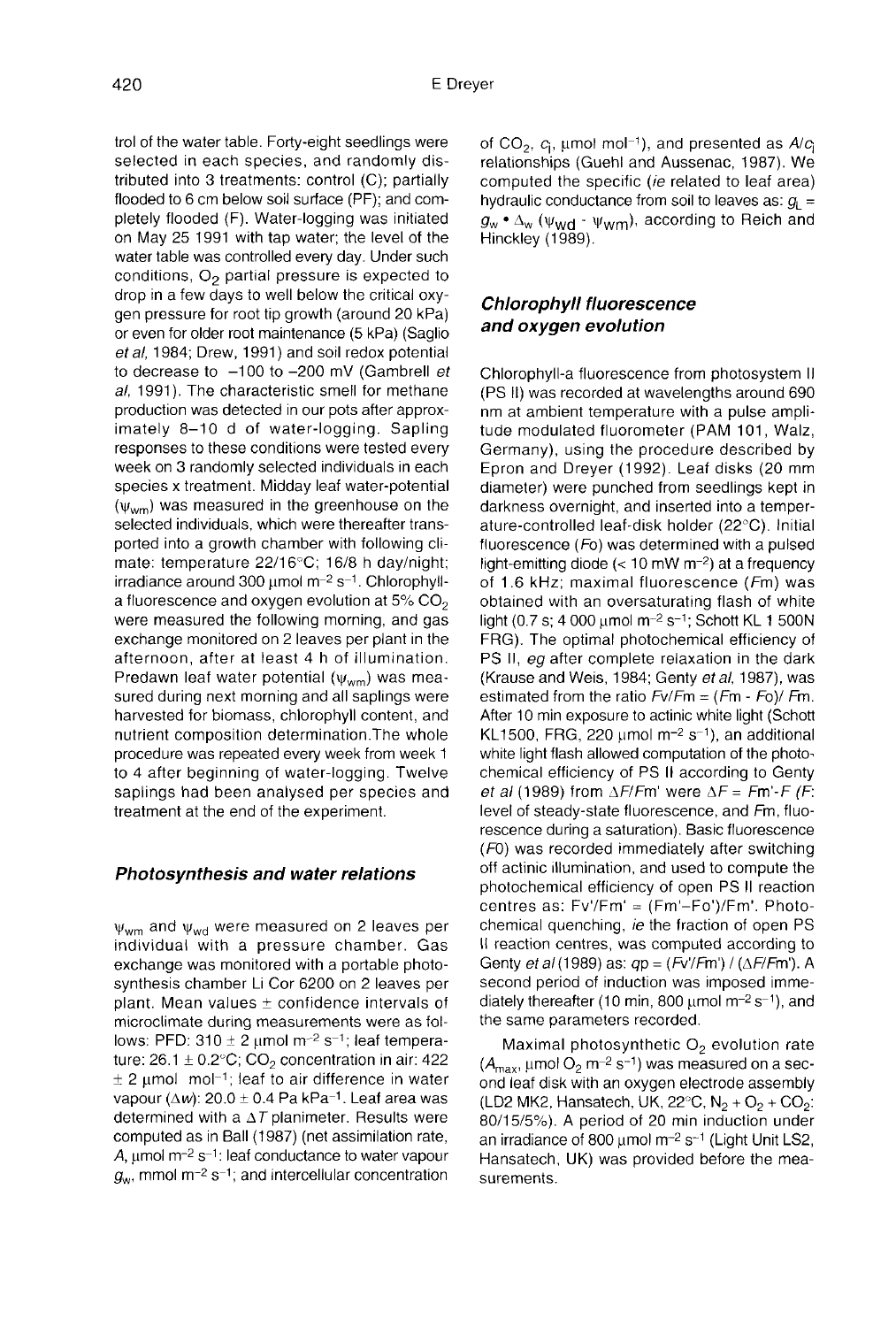Specific leaf weight (g dm-2, oven-dried at 85°C for 24 h) and total chlorophyll content (3 ml DMSO, incubation at 60°C during 90 min, optical densities measured at 663 and 645 nm, according to Hiscox and Israeltam, 1979) were determined on the same disks.

## Leaf nutrient content

Saplings were separated into leaf, stem and root compartments, and oven-dried at 85°C for dryweight determination. Total mineral content was measured as follows. Samples were crushed (Tecator-Cyclotrec 1093 Sample Mill) and total<br>nitrogen was measured with an autoanalyzer<br>Technicon after mineralization with H<sub>2</sub>SO<sub>4</sub> and<br>H<sub>2</sub>O<sub>2</sub>, and all other elements (S. P. Mn, Mg. Ca. K) nitrogen was measured with an autoanalyzer<br>Technicon after mineralization with H<sub>2</sub>SO<sub>4</sub> and nitrogen was measured with an autoanalyzer<br>Technicon after mineralization with H<sub>2</sub>SO<sub>4</sub> and<br>H<sub>2</sub>O<sub>2</sub>, and all other elements (S, P, Mn, Mg, Ca, K)<br>were quantitated with an ICP (Jobin Yvon JY 438 H<sub>2</sub>O<sub>2</sub>, and all other elements (S, P, Mn, Mg, Ca, K)<br>were quantitated with an ICP (Jobin Yvon JY 438<br>Plus) after a mineralization with HClO<sub>4</sub> and H<sub>2</sub>O<sub>2</sub>.

#### Statistical analysis of results

Due to the rapidity of reactions to water-logging, many parameters were strongly modified during week 1, but showed no significant evolution from week 1 to week 4. We therefore pooled the data together, and analysed them as a factorial design ( 3 species x 3 treatments x 12 individuals). Results are presented as means ± standard error of the mean.

## RESULTS

## Growth and external signs of water-logging stress

Flooding was imposed during a period of active growth in all species. The height growth of F silvatica was slow (due to strong ramification and sympodial growth in this species). Growth was completely stopped on all species by the total (F) and partial (PF) water-logging treatments. Visual symptoms induced by water-logging were very different among species. In F silvatica, F induced visible signs of leaf necrosis after 1 week (brown spots at leaf margins); these necroses, together with brown spots along vascular bundles, progressively spread over the whole leaf laminae in the following weeks. Surprisingly, after 3 weeks, new growth was initiated, and short shoots with tiny, vitreous leaves were formed, while the primary foliage decayed progressively. No epinasty was observed. Root systems displayed a strong decay with no lenticels and no new root formation. PF induced analogous symptoms with less severity and a week's delay; roots survived in the upper, unflooded soil layer but no additional root growth occurred there. New leaf formation was slightly more intense than in F.

Oaks displayed very different symptoms. F saplings never showed leaf necrosis, but sometimes very strong epinasty after 2 weeks. On a few individuals, epinastic leaves dried out very rapidly during days with high VPD and temperature (around 30°C). Root systems of Q robur and Q rubra behaved differently. While F induced almost the same intensity of root decay, with no appreciable growth, no lenticels and no adaptive feature to water-logging, PF allowed growth of new roots in the non-flooded soil layer on Q robur alone, and none at all on Q rubra. Newly grown roots were thick, non-ramified and white along their whole length. Their formation began from the third week on wards. This observation is in agreement with that made earlier by Colin-Belgrand et al (1991) on the same species.

Figure 1 displays the total biomass of the saplings. Reductions in root biomass were very significant due root decay in the F treatments. Shoot biomass was less affected, and only a fraction of the leaves completely dried out.

#### Water relationships

Water relationships were strongly affected by the water-logging (table I). Significant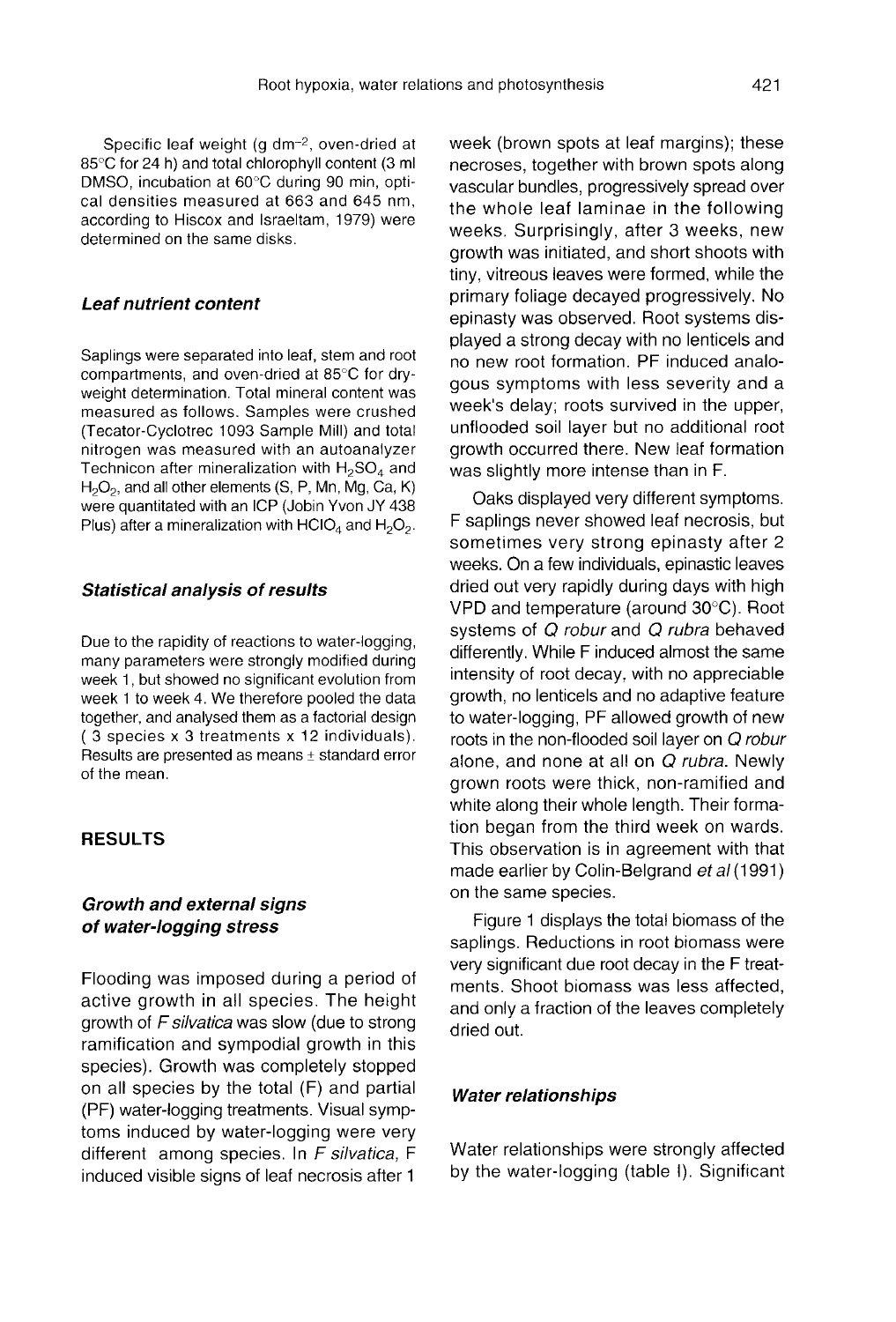decreases in predawn  $(\psi_{\text{wd}})$  and midday<br>( $\psi$  ) leaf water potentials were recorded decreases in predawn ( $\psi_{\text{wd}}$ ) and midday<br>( $\psi_{\text{wm}}$ ) leaf water potentials were recorded<br>in E in *O robur* and *O rubra*, while PE proin  $\overline{F}$  in  $\overline{Q}$  robur and  $\overline{Q}$  rubra, while PF promoted only limited effects. Because of reductions in leaf area, the estimated specific soil to leaf hydraulic conductance  $(q<sub>L</sub>)$  showed no significant decrease in PF, and F even<br>induced a slight increase of  $g_L$  in Q robur.<br>Steps lot decov in E silvatios in E impoired Srong leaf decay in F silvatica in F impaired the water relationship measurements.



Fig 1. Shoot and root biomass accumulated at the end of the experiment, and shoot to root ratio, for seedlings of Q robur, Q rubra, and F silvatica, as influenced by a period of water-logging, F and PF: complete and partial (to 6 cm below soil level) water-logging during 1-4 weeks; C: control plants.

## General effects of water-logging on photosynthesis

The effects of water-logging on A is shown through A vs  $c_i$  relationships in figure 2. Important interspecific differences appeared. Q robur displayed both highest values of A in controls and very limited decreases in



Fig 2. Effects of water-logging on net  $CO<sub>2</sub>$  assimilation rates of seedings of  $Q$  robur (O),  $Q$  rubra  $\left(\bullet\right)$  and F silvatica ( $\blacktriangle$ ) presented as a function of calculated intercellular  $CO<sub>2</sub>$  mole fraction ( $c<sub>i</sub>$ ). Each point is the mean of a given treatment (C: control; PF: partially flooded; F: flooded;  $n = 12$ ).  $c_a$ : CO<sub>2</sub> mole fraction in the atmosphere. Duration of water-logging: 1-4 weeks.

Table I. Effects of water-logging treatments (C: control; F: completely water-logged; PF: partially water-logged) on predawn  $(\psi_{wd})$  and midday leaf water potential ( $\psi_{wm}$ ), and on the root-to-shoot specific hydraulic conductance  $(g<sub>1</sub>)$  of seedlings from 3 species.

| <b>Species</b> | Treatment    | $\Psi_{wd}$<br><b>MPa</b>                                               | $\Psi_{wm}$<br>MPa                                | $g_L$<br>$mmol$ m <sup>-2</sup> s <sup>-1</sup> MPa <sup>-1</sup> |
|----------------|--------------|-------------------------------------------------------------------------|---------------------------------------------------|-------------------------------------------------------------------|
| Q robur        | С            | $-0.33 + 0.66$ <sup>a</sup>                                             | $-1.68 + 0.12$ <sup>a</sup>                       | $2.33 \pm 0.23$ a                                                 |
|                | РF           | $-0.27 \pm 0.04$ a                                                      | $-1.11 \pm 0.11$ <sup>a</sup>                     | $3.08 \pm 0.33$ a                                                 |
|                | F            | $-1.76 + 0.34$                                                          | $-2.37 + 0.32$ b                                  | $5.39 + 2.77$ b                                                   |
| Q rubra        | С            | $-0.47 \pm 0.07$ a                                                      | $-1.25 + 0.12$ <sup>a</sup>                       | $1.23 \pm 0.17$ a                                                 |
|                | PF           | $-0.54 \pm 0.04$ a                                                      | $-1.31 + 0.14$ a                                  | $0.94 \pm 0.12$ a                                                 |
|                | F            | $-1.55 \pm 0.21$ b                                                      | $-1.64 + 0.18$ <sup>a</sup>                       | $0.99 \pm 0.36$ a                                                 |
| F silvatica    | С<br>РF<br>F | $-0.23 \pm 0.06$ <sup>a</sup><br>$-0.28 \pm 0.10$ a<br>$-0.77 + 0.34$ a | $-1.42 + 0.12$ <sup>a</sup><br>$-1.00 \pm 0.12$ a | $1.61 \pm 0.29$ a<br>$1.45 \pm 0.38$ <sup>a</sup>                 |

\* Mean values  $\pm$  standard errors of the mean, pooled over the 4 weeks of treatment,  $n = 12$ , Fischer PLSD. \*\* Strong leaf decay did not allow measurements on F silvatica in the F treatment.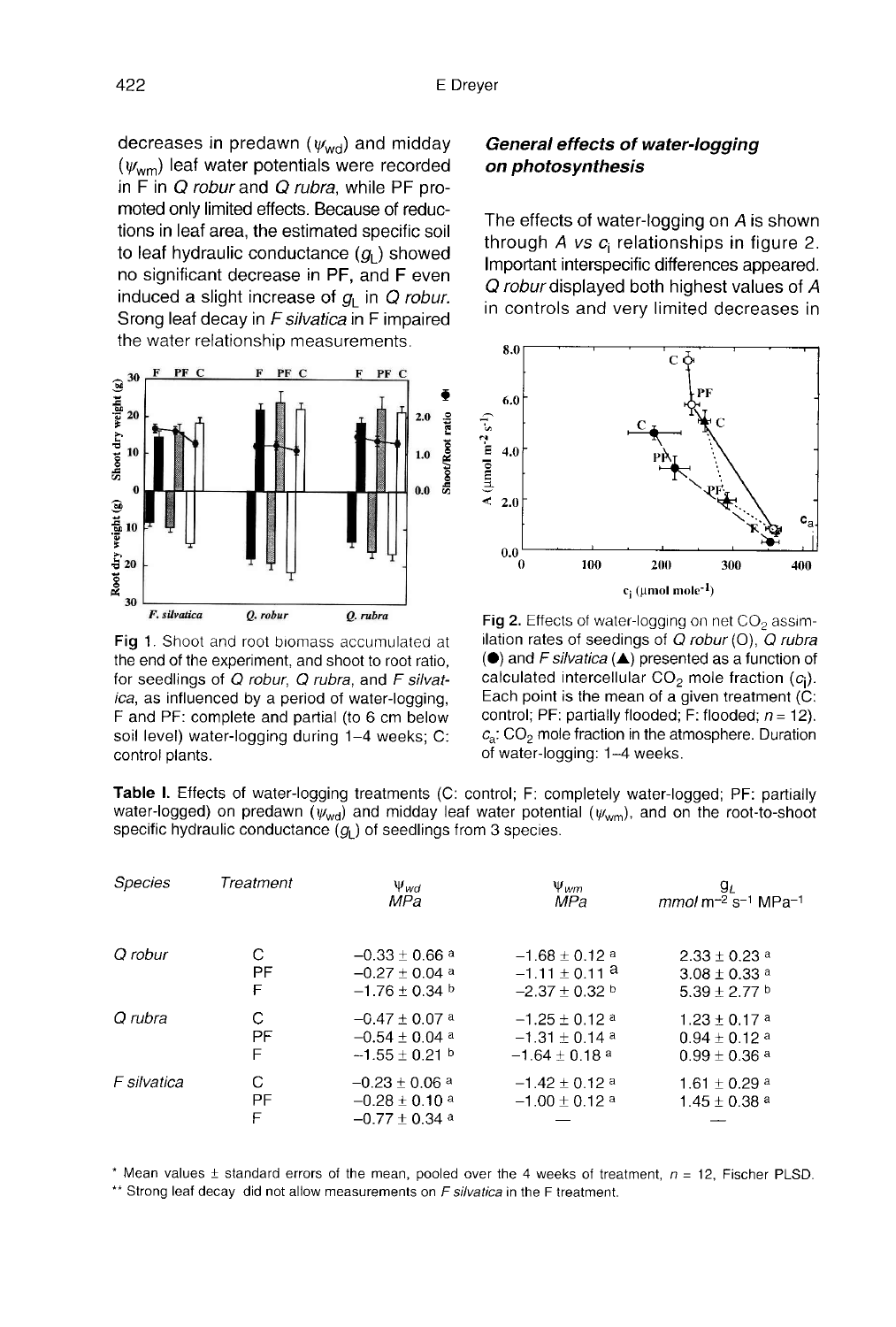response to PF. Q rubra was characterised by low  $A$  and  $c_i$  in controls, and by a stronger decline in PF, and finally, F silvatica displayed low A in controls and the steepest decrease in PF. All 3 species responded to F by large reductions in A which reached values below 1  $\mu$ mol m<sup>-2</sup> s<sup>-1</sup>. Declines in A were accompanied by increases in  $c_i$ , suggesting that stomatal closure was not the only cause of these decreases in photosynthetic activity.

 $O<sub>2</sub>$  evolution rates at saturating  $CO<sub>2</sub>$  $(A<sub>max</sub>)$  and total chlorophyll content decreased in response to PF and F as compared to controls (fig 3) with the exception of pared to controls (iig 3) with the exception of<br>*Q rubra*, where controls displayed very low<br> $A_{\text{max}}$ . Total chlorophyll contents in the leaf<br>disks were highest in *Q robur* lowest in *F sil*. disks were highest in Q robur, lowest in F sil-<br>vatica.  $A_{\text{max}}$  was highest in control Q robur,<br>and very low and close to A in all other and very low and close to A in all other species and treatments.

#### Photochemical efficiency of PS II

Important species-related differences appeared in some of the fluorescence parameters (table II). In particular, F silvatica displayed the highest basic fluorescence



Fig 3. Compared values of oxygen evolution rates at 5%  $CO<sub>2</sub>$  (A<sub>max</sub>) and total chlorophyll contents in seedlings of  $Q$  robur (O),  $Q$  rubra ( $\bullet$ ) and  $F$  sil*vatica* ( $\triangle$ ) as a function of the imposed treatment; F: completely flooded; PF: partially flooded; C: control. Duration of water-logging: 1-4 weeks,  $n = 12$ . Means  $\pm$  standard error.

(Fo), and lowest values for maximal fluorescence (Fm), and for photochemical efficiencies of dark-adapted PS II (Fv/Fm), PS II ( $\Delta F/Fm'$ ), and open reaction centres  $(Fv/Fm')$  at 800 µmol m<sup>-2</sup> s<sup>-1</sup> PFD. On darkadapted leaves, basic fluorescence Fo was constant with water-logging, displaying slight increases only in Q robur. Maximal fluorescence Fm decreased only slightly in F treatments for Q robur and Q rubra. In contrast, F silvatica reacted very strongly, presenting steep declines in both treatments. The photochemical efficiency of PS II in darkadapted leaves (Fv/Fm) declined significantly in the  $F$  treatment,  $F$  silvatica displaying the sharpest decline and Q robur the most limited. The relationship between weekly A and Fv/Fm (fig 4) was very different among species: in both oaks Fv/Fm remained above 0.7 even while A had decreased to almost zero, while in F silvatica Fv/Fm was low even in controls and decreased at higher A. After 10 min induction at 800  $\mu$ mol m<sup>-2</sup> s<sup>-1</sup>, the photochemical efficiency of PS II (ΔF/Fm') of control plants was lowest in  $F$  silvatica, and highest in  $Q$ 



Fig 4. Relationship between net assimilation rates (A) and PS II photochemical efficiency of darkadapted leaves (Fv/Fm) of Q robur (O), Q rubra  $\left(\blacklozenge\right)$  and F silvatica with or without root hypoxia. Duration of water-logging:  $1-4$  weeks,  $n = 12$ . Means  $\pm$  standard error.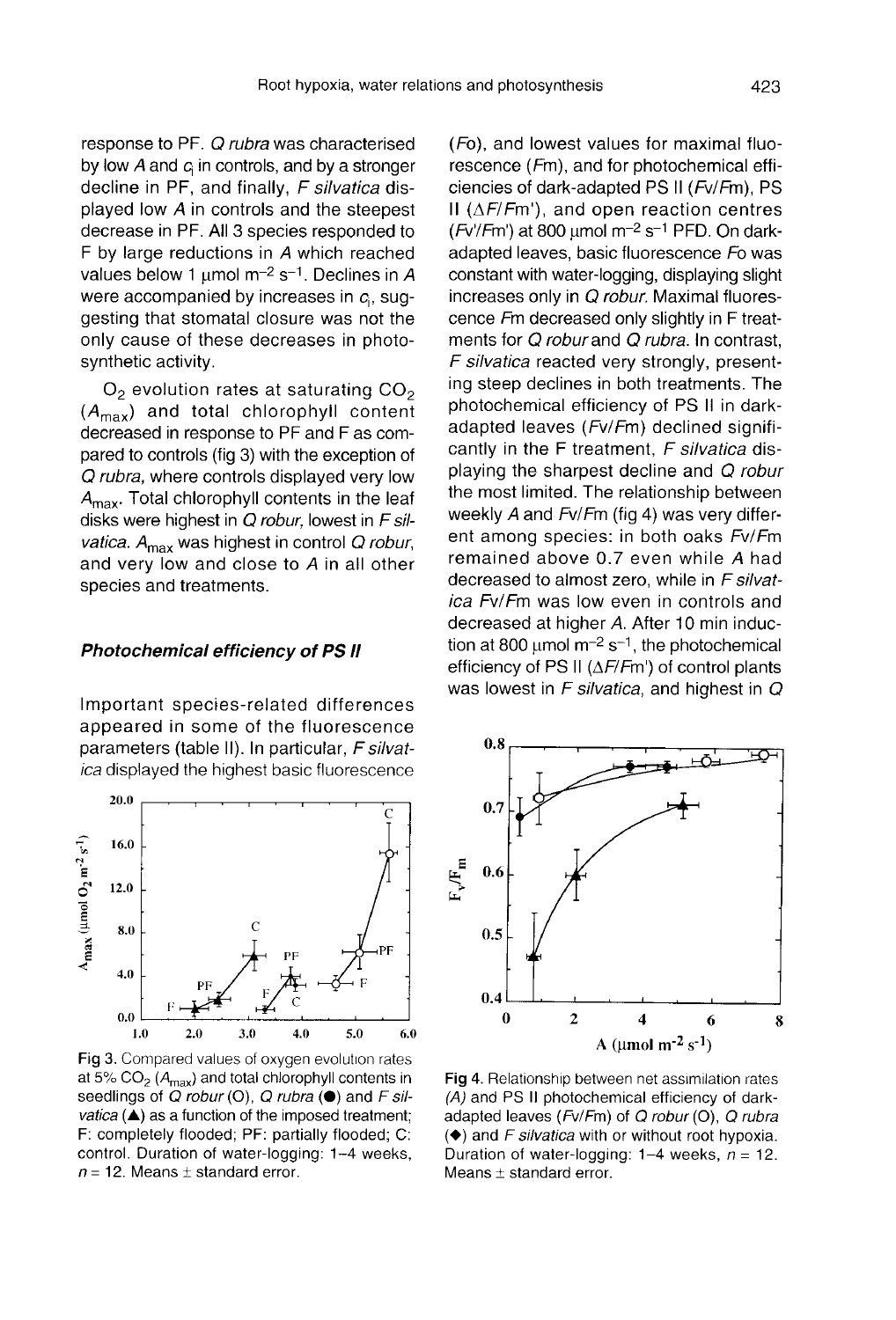robur. This is in agreement with the other observations on the photosynthetic activity of the 3 species. Flooding induced reductions in ΔF/Fm' were steepest for F silvatica and only moderate in Q robur.

Finally, we analysed the relationship between ΔF/Fm' and the photochemical efficiency of open PS II centres (Fv'/Fm') and the photochemical quenching of fluorescence (qp) measured at both 220 and 800 umol  $m^{-2}$  s<sup>-1</sup> irradiance (fig 5). All species and irradiance levels aligned on the same curves, which showed that the decline in  $\Delta F/Fm'$  was always accompanied by simultaneous decreases in qp, indicating a decrease in the fraction of open PS II reaction centres, and in Fv/Fm', indicating an increase in thermal deexcitation of PS II.

#### Nutrient contents in the leaves

Results of the mineral nutrient quantifications are shown in table III. Strong speciesrelated differences appeared in the leaves, F silvatica displaying lowest contents in N, P



Fig 5. Relationship between photochemical efficiency of PS II ( $\Delta F/Fm'$ ) of leaves of Q robur,  $(①, 0)$ , Q rubra  $(□, □)$  and F silvatica  $( △, △)$  after 10 min induction at 220 (black symbols) or 800 (open symbols)  $\mu$ mol m<sup>-2</sup> s<sup>-1</sup> and photo-chemical quenching (qp) and photochemical efficiency of open reaction centres(Fv'/Fm') under different intensities of water-logging. Duration of waterlogging: 1-4 weeks,  $n = 12$ . Means  $\pm$  standard error.

Table II. Effects of water-logging on the photosynthetic functions of leaves from 3 species as measured with chlorophyll fluorescence.

| Species     | Treatment | Fo                | Fm                | Fv/Fm              | $\wedge$ F/F $m'$     | Fv/Fm'                |
|-------------|-----------|-------------------|-------------------|--------------------|-----------------------|-----------------------|
|             |           |                   |                   |                    |                       |                       |
| Q robur     | C         | $12.1a+$          | $58.0a+$          | $0.788a+$          | $0.488a+$             | $0.587$ <sup>a+</sup> |
|             | PF        | $12.6$ ab         | 58.7 <sup>a</sup> | 0.784a             | 0.452a                | $0.560$ <sup>a</sup>  |
|             | F         | 13.9 <sup>b</sup> | 54.3a             | 0.716 b            | $0.405$ <sup>a</sup>  | 0.525a                |
| Q rubra     | C         | $13.6a*$          | $59.7a+$          | $0.772a+$          | $0.430$ <sup>a+</sup> | $0.538$ <sup>a+</sup> |
|             | PF        | 13.5a             | 60.0a             | 0.773a             | 0.473a                | $0.558$ <sup>a</sup>  |
|             | F         | 14.5 <sup>a</sup> | 53.1a             | 0.694 <sup>b</sup> | 0.280 <sup>b</sup>    | 0.400 b               |
| F silvatica | С         | 13.8 $a*$         | 49.0 $a*$         | $0.707a*$          | $0.331a*$             | $0.429a*$             |
|             | PF        | 14.7a             | $40.3$ ab         | 0.603 <sup>b</sup> | 0.146 <sup>b</sup>    | 0.263 <sup>b</sup>    |
|             | F         | 13.9 a            | 33.4 <sup>b</sup> | 0.467 <sup>b</sup> | 0.127 <sup>b</sup>    | 0.226 b               |

Fo. Fm: basic and maximal fluorescence of dark-adapted leaves; Fv/Fm,PS II photochemical efficiency of darkadapted leaves; AF/Fm' and Fv'/Fm', photochemical efficiency of PS II and open reaction centres after 10 min at 800 µmol  $m^{-2}$  s<sup>-1</sup> PFD. Fischer PLSD was used to assess significance of differences among treatments in a given species (same letters: not significant) or among species in the controls (same symbol: not significant)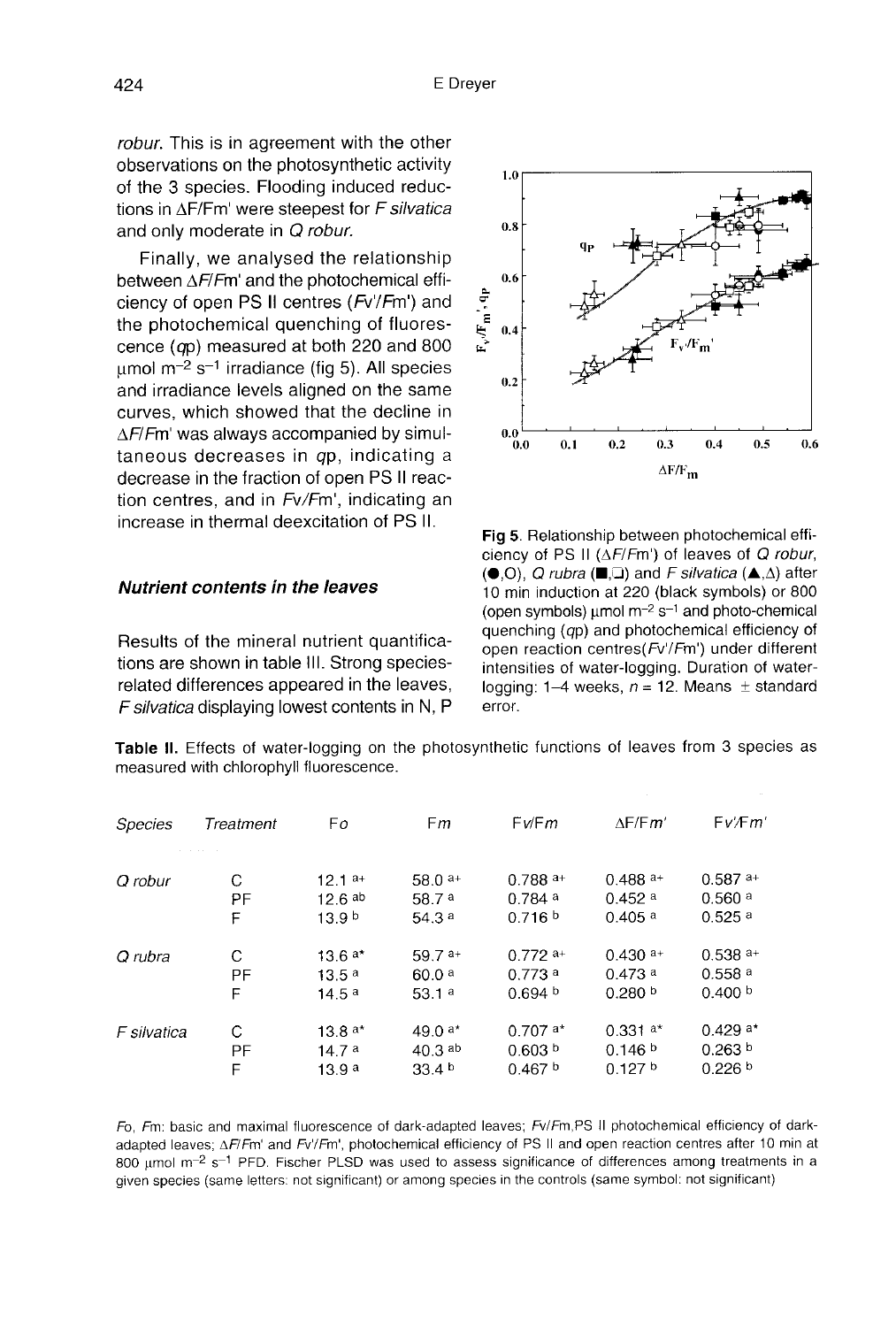|                        |  | Table III. Mineral nutrient content in leaves (N, P, K, Mg, Ca, Mn, S, mg dm <sup>-2</sup> leaf area) or roots           |  |  |  |  |  |  |
|------------------------|--|--------------------------------------------------------------------------------------------------------------------------|--|--|--|--|--|--|
|                        |  | (Mn <sub>roots</sub> , mg g <sup>-1</sup> DM) of young seedlings of Q robur, Q rubra and F silvatica submitted to water- |  |  |  |  |  |  |
| logging for 1-4 weeks. |  |                                                                                                                          |  |  |  |  |  |  |

| SpeciesTreatment LSW |              |                      | Ν                                   | P                                   | Κ                                              | Мa                                              | Ca                                     | M n                                             | S                                               | $Mn_{roots}$                                             |
|----------------------|--------------|----------------------|-------------------------------------|-------------------------------------|------------------------------------------------|-------------------------------------------------|----------------------------------------|-------------------------------------------------|-------------------------------------------------|----------------------------------------------------------|
| Q robur              | C<br>ΡF      | 0.51<br>0.51         | 18.0a<br>15.3 <sup>b</sup>          | 0.77a<br>0.64 <sup>b</sup>          | 4.63a<br>4.14 $b$                              | 1.10 $^{ab}$<br>0.99a                           | 2.05 <sup>a</sup><br>1.63 <sup>b</sup> | 2.14a<br>1.67 $b$                               | 1.29a<br>1.18a                                  | $0.650$ <sup>a</sup><br>$0.683$ ab                       |
|                      | F            | 0.48                 | 18.3 <sup>b</sup>                   | 0.65 <sup>b</sup>                   | 4.35 <sup>a</sup>                              | 1.17 <sup>b</sup>                               | 2.05a                                  | $1.82$ ab                                       | 1.22a                                           | 0.791 <sup>b</sup>                                       |
| Q rubra              | С<br>ΡF<br>F | 0.51<br>0.48<br>0.50 | 14.4a<br>12.2a<br>13.8a             | 0.59 <sup>a</sup><br>0.55a<br>0.61a | 5.07a<br>445 <sup>a</sup><br>5.36 <sup>a</sup> | 0.90a<br>0.85 <sup>a</sup><br>1.05 <sup>b</sup> | 2.72a<br>1.79 <sup>b</sup><br>2.43a    | 2.06a<br>1.25 <sup>b</sup><br>1.73a             | 0.94a<br>0.82 <sup>a</sup><br>1.05 <sup>b</sup> | $0.605$ <sup>a</sup><br>$0.505$ ab<br>0.625 <sup>b</sup> |
| F silvatica C        | PF<br>F      | 0.47<br>0.45<br>0.43 | 16.9 <sup>a</sup><br>15.1a<br>16.1a | 0.59a<br>0.45a<br>0.49a             | 3.07a<br>3.84a<br>4.87 $b$                     | 0.97a<br>1.08a<br>1.35 <sup>b</sup>             | 3.00a<br>3.25a<br>4.59 $b$             | 2.85 <sup>a</sup><br>2.57a<br>3.31 <sup>b</sup> | 1.12a<br>1.12a<br>171 <sup>b</sup>              | 1.075a<br>1.041a<br>1.160a                               |
| Interspecies         |              |                      | ***                                 | $* *$                               | $\star$                                        | ***                                             | ***                                    | ***                                             | ***                                             | $***$                                                    |

C: control; PF: partial water-logging; F complete water-logging LSW: leaf specific weight (g dm<sup>-2</sup>). The same letters indicate non-significantly different values among each species. Interspecific differences are assessed in the last line (\* 5%, \*\* 1%, \*\*\* 0.0%)

and K per leaf area and Q robur the highest in N, P, Mg. Significant disorders occurred in response to water-logging in the former species, with increases in almost all elements for the F treatment, probably due to internal recycling after leaf wilting. These increases were much lower in PF. In both oak species, the effects of water-logging were much more limited, and only few changes could be observed. No clear Mn accumulation was detected in leaves or roots.

## DISCUSSION AND CONCLUSION

#### Effects of water-logging on growth and nutrient concentrations

Water-logging-induced decay of root systems is a common feature among woody species (see Colin-Belgrand et al, 1991, for

a review). The observed decay was severe in the completely water-logged (F) treatment. None of the expected specialised rootadaptation criteria, such as aerenchyma development and adventitious root growth, were detected. The occurrence of some adventitious roots in Q robur after 3 weeks in the partially water-logged (PF) treatment showed that the intensity of the hypoxia induced by F rather than the limited duration of the experiment were responsible for this lack of appearance of adventitious roots. The ranking of sensitivity among the tested species as inferred from the intensity of disorders in growth was in agreement with the generally known sensitivities to water-logging. F silvatica is known to be strongly floodsensitive, while Q robur is expected to be rather insensitive (Belgrand, 1983; Lévy et al, 1986). Root decay and leaf necroses were the worse in the former species.

Drew (1991) hypothesised that one of the major effects of root hypoxia on shoot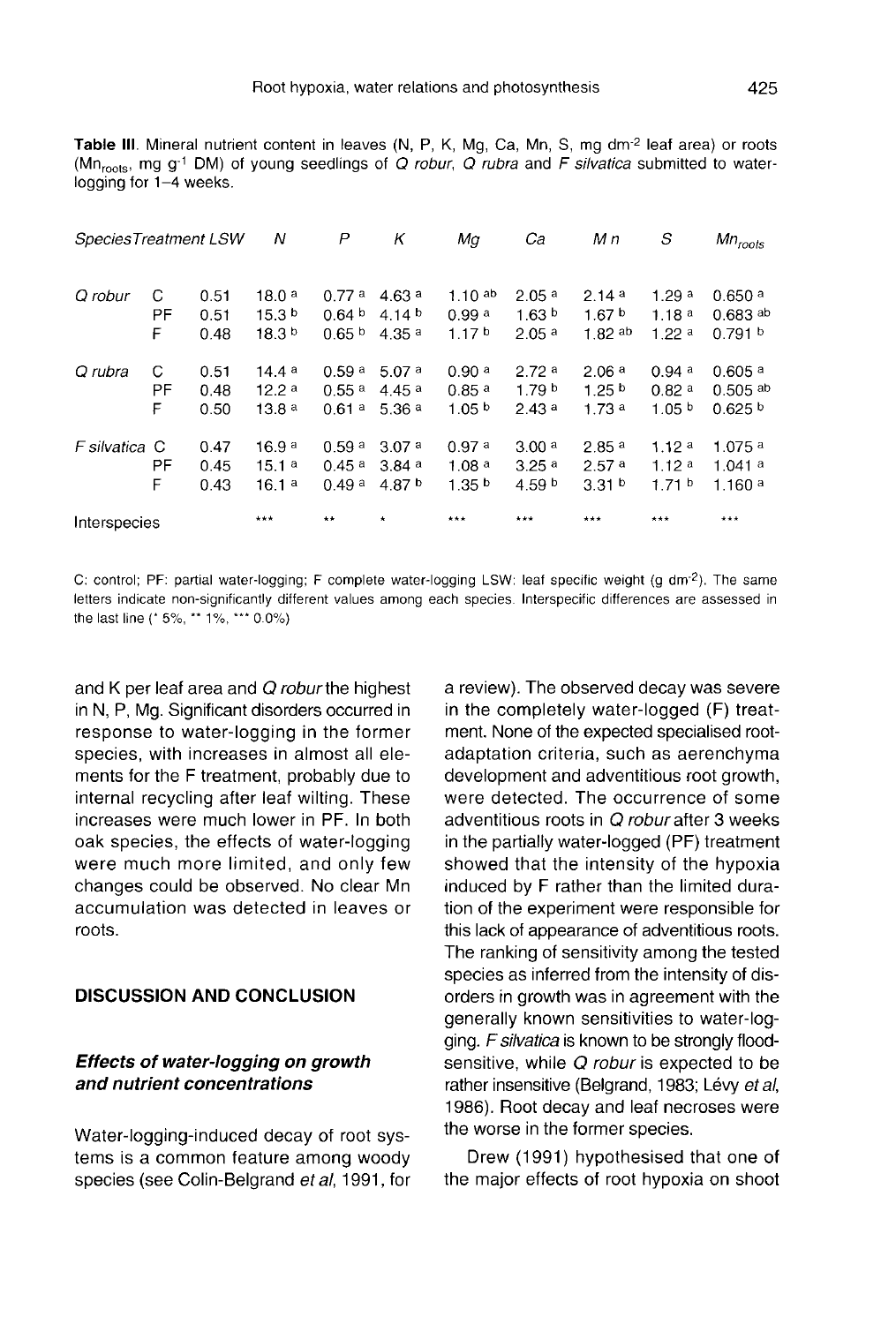physiology could be mediated by decreased nutrient assimilation and translocation, in particular N, K and P. For instance Drew and Sisworo (1979) observed reductions of N content in barley to 2/3 of the initial concentrations. Colin-Belgrand et al (1991) obtained significant decreases in the N content and no effect on any other element in oak saplings. In the present study we observed declines for a few elements in PF, but not in F. Accumulation of toxic reduced cations like Fe2+ or Mn2+ is sometimes suspected to be another deleterious consequence of hypoxia (Gambrell et al, 1991). We observed a slight accumulation of total Mn in oak roots, but it is unlikely that such low concentrations can be really toxic. In

general, all nutrient contents measured in our saplings were largely above generally accepted deficiency thresholds.

#### Water relations of water-logged saplings

The fact that PF induced only limited changes in predawn leaf water potential<br>( $\psi_{wd}$ ) has previously been shown for oak<br>seedlings (Drever et al. 1991). Complete seedlings (Dreyer et al, 1991). Complete water-logging induced a very strong decline in  $\psi_{\text{wd}}$ , as reported earlier by Zaerr (1983) and Osonubi and Osundina (1987). Such a decline may be considered as an additional index for extensive root decay in the F seedlings. Soil hypoxia is known to cause rapid decreases in root hydraulic conductivity (Everard and Drew, 1987; Harrington, 1987; Smit and Stachowiak, 1988). Surprisingly, despite the observed root decay, our estimates of the overall soil-to-leaf specific hydraulic conductance( $g_i$ ) did not decime may be considered as an additional<br>index for extensive root decay in the F Chave<br>seedlings. Soil hypoxia is known to cause for ar<br>rapid decreases in root hydraulic conductivity (Everard and Drew, 1987; Harrington, decrease in PF, and even increased slightly in F. The  $g_L$  values we calculated with control and PF seedlings were in agreement with those generally reported for oaks (see Dreyer et al, 1993, for a review). However<br>the maintenance of  $g_L$  in F may only be<br>explained by the decline in the transpiring explained by the decline in the transpiring

leaf area due to leaf decay, or by artefacts due to the use of predawn water potential as an estimate of soil water potential. Direct measurements of root hydraulic conductivity would be needed to solve this question.

## Photosynthesis under water-logging stress

Important stomatal closure occurred in all treatments and species in response to water-logging. This observation has been widely reported for many species and intensities of root hypoxia (see, for instance, Childers and White, 1942; Lewty, 1990; Dreyer et al, 1991). Such stomatal closure strongly limits  $CO<sub>2</sub>$  influx into the mesophyll and therefore net assimilation rates (A) of water-logged plants. However the observed decreases occurred at increasing values of intercellular  $CO<sub>2</sub>$  mole fraction  $(c<sub>i</sub>)$ , as previously reported by Dreyer et al (1991), Vu and Yelenosky (1991) and Pezeshki (1991). In addition, photosynthetic  $O<sub>2</sub>$  evolution measured at 5%  $CO<sub>2</sub>$  and under saturating light  $(A<sub>max</sub>)$ , and photochemical efficiency of PS II were all depressed. This latter observation opposes many results obtained with drought stress, where photosynthesis decreases occur at constant  $A_{\text{max}}$  and photochemical efficiency (see review by Chaves, 1991, and Epron and Dreyer, 1993, for an example with oaks). We may conclude that in the case of water-logging, important dysfunctions are induced at chloroplast level. This supports earlier observations (Bradford, 1983).

Two hypotheses are generally put forward to explain reductions in photosynthetic performance during water-logging: (1) reduced mineral supply to leaves in particular N and P (Drew, 1991); and (2) toxic compounds produced by anaerobic metabolism in the roots. The decrease in chlorophyll content observed here in response to water-logging in all species was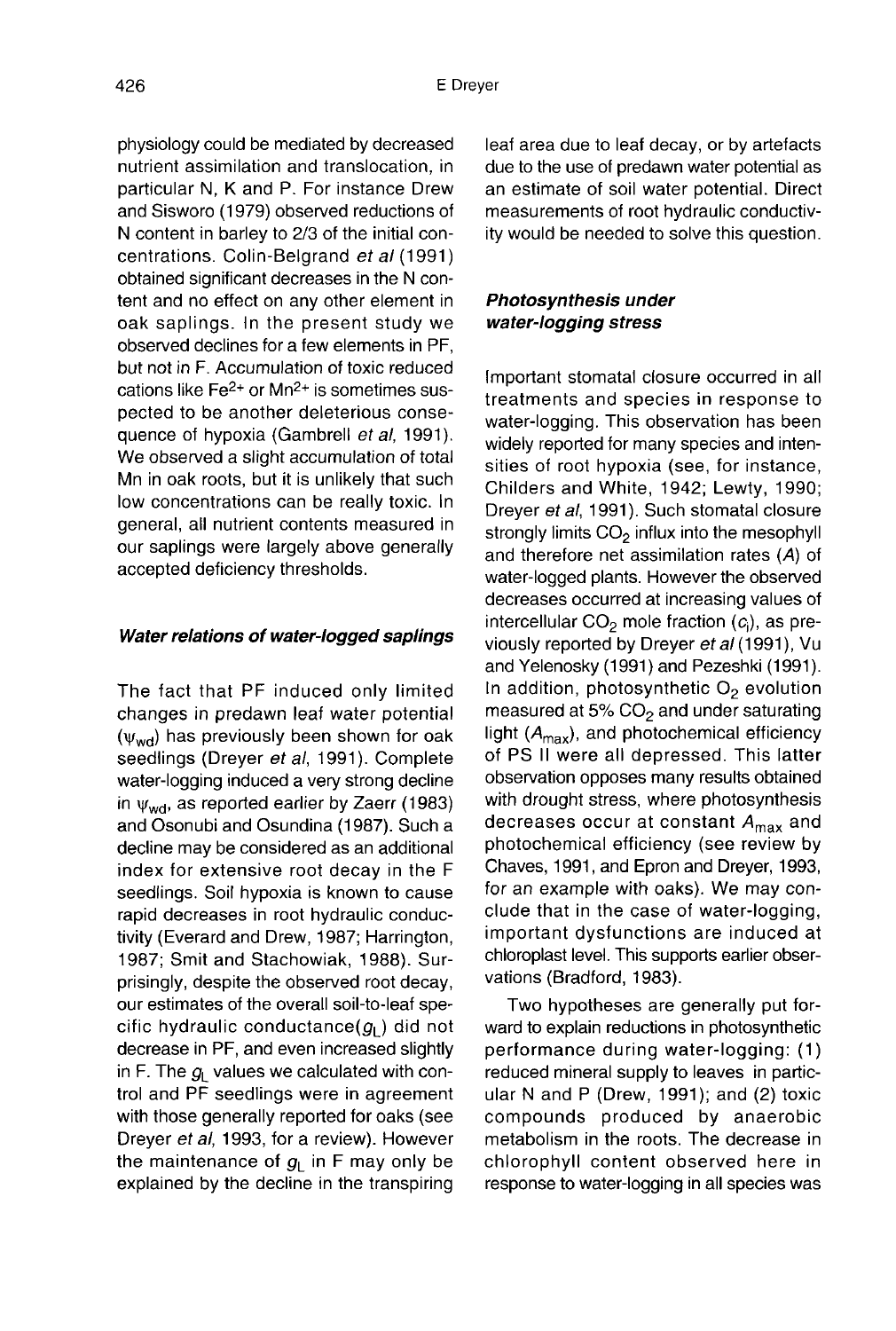analogous to the reported chlorosis occurring in many cereals (Drew, 1991). The absence of really significant decreases in total nitrogen or phosphate levels in the leaves opposes the hypothesis that nutrient imbalance was the cause of the reduced photosynthetic performance. Disorders in mineral nutrition probably act during long term and partial water-logging in forest stands.

The observed decreases in PS II efficiency of dark-adapted leaves (Fv/Fm) were due to decreases in maximal fluorescence (Fm) at almost constant basic fluorescence (Fo). Reversible decreases in photochemical efficiency are a common feature in oaks under natural irradiance, but they vanish after a few hours of darkness (Epron et al, 1992). Irreversible decreases were still apparent after a night of recovery and were accompanied by increases in  $F_0$  which were until now, only observed on seedlings submitted to drought during several days, on which net assimilation rates were already zero (Epron et al, 1993). The same applied in our case to  $Q$  robur and  $Q$  rubra, with the exception that Fo remained constant. In F silvatica, morning values of photochemical efficiency decreased before photosynthesis was completely impaired. Photochemical efficiency of PS II after a 10 min activation ( $\Delta F$ /Fm') was also decreased by water-logging. This decline was due to simultaneous reductions of the efficiency of open PS II centres (Fv'/Fm') and the fraction of open centres as estimated by the photochemical quenching qp (Genty et al, 1989; Baker, 1991). Interestingly, the same balance between  $\Delta F/Fm'$ , Fv'/Fm' and qp was detected on all species: a given stressinduced reduction of PS II activity  $(\Delta F/Fm')$ was obtained by an analogous down-regulation of the efficiency of open PS II centres and a decrease of the fraction of open centres. These observations clearly support the hypothesis of important disorders induced in the photosynthesis at the chloroplast level,

in addition to the limitation of  $CO<sub>2</sub>$  diffusion due to stomatal closure. They nevertheless do not provide any clear evidence of these disorders. Direct effects at PS II level may be suspected, but are not confirmed by an increase in Fo. A limitation of the photosynthetic reduction cycle resulting in turn in a down-regulation of photochemistry could also be suggested. Solving this point and detecting potential toxic spieces issued by roots under hypoxia clearly needs further experiments.

## ACKNOWLEDGMENTS

The author thanks JM Gioria and JM Desjeunes for having performed many of the measurements, A Lallement for the nutrient analyses, D Epron for fruitful discussions on chlorophyll a fluorescence and JM Guehl for comments on an earlier draft. The technical skill in mineral analyses of the Laboratory for Soil Science and Tree Nutrition, INRA Nancy (M Colin-Belgrand and C Bréchet) is gratefully acknowledged.

## **REFERENCES**

- Andersen PC, Lombard PB, Westwood MN (1984) Effect of root anaerobiosis on the water relations of several Pyrus species. Physiol Plant 62, 245252
- Baker NR (1991) A possible role for photosystem II in environmental perturbations of photosynthesis. Physiol Plant 81, 563-570
- Ball JT (1987) Calculations related to gas exchange. In: Stomatal Function (E Zeiger, G.D Farquhar, IR Cowan eds) Stanford University Press, pp 445-477
- Becker M, Lévy G (1986) Croissance radiale comparée de chênes adultes (Quercus robur L et Q petraea (Matt) Liebl) sur sol hydromorphe acide : effet du drainage. Acta Oecologica Oecol Plant 4, 299-317
- Belgrand M (1983) Comportement de jeunes plants feuillus (chêne pédonculé, chêne sessile, hêtre) sur substrat ennoyé. Adaptations racinaires. Applica tion à la mise en valeur forestière sur pseudogley. These Doct Ing, INA Paris-Grignon
- Bradford KJ (1983) Involvement of plant growth substances in the alteration of leaf gas exchange of flooded tomato plants. Plant Physiol 73, 480-483
- Childers NF, White DG (1942) Influence of submersion of the roots on transpiration, apparent photosynthe-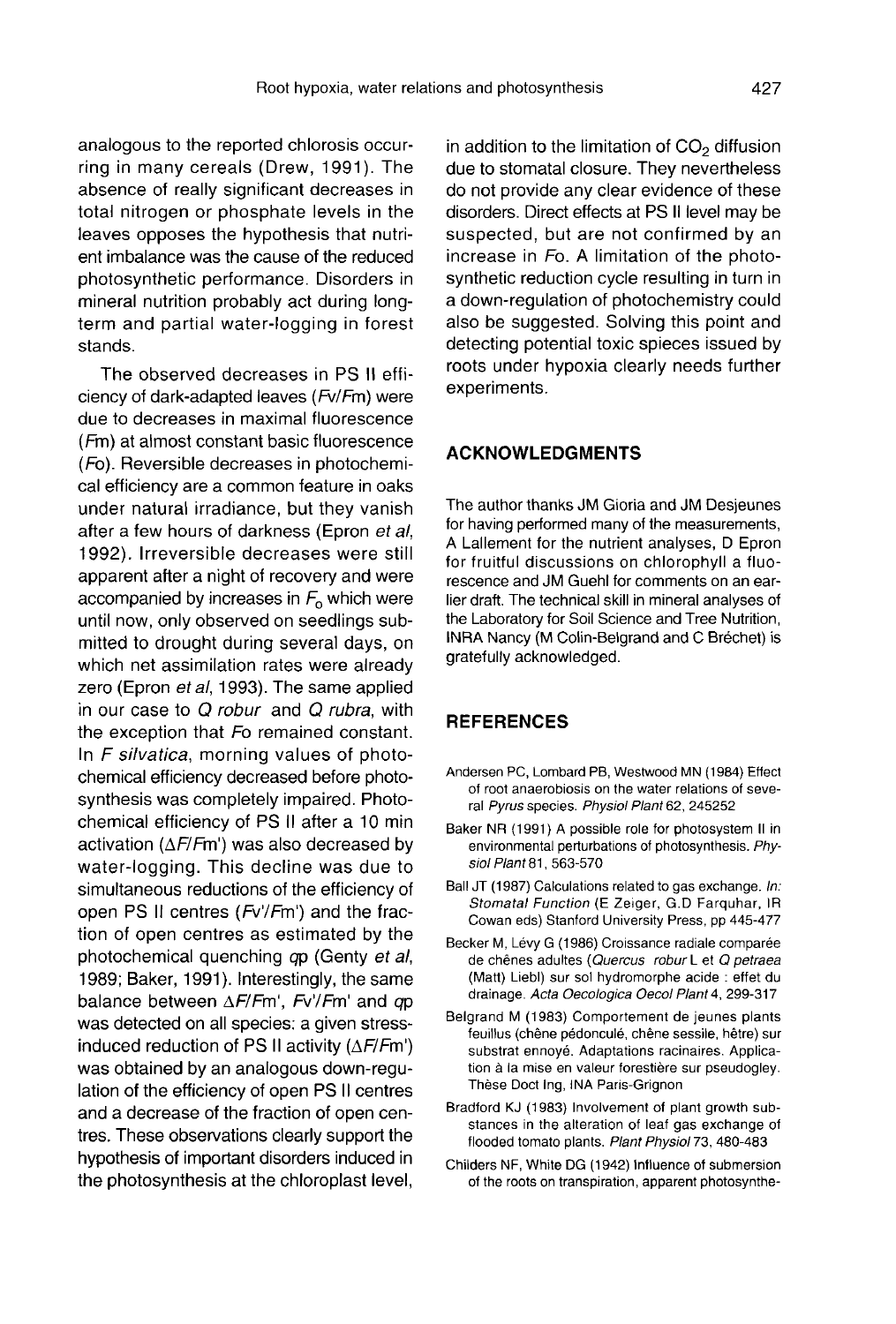sis, and respiration of young apple trees. Plant Physiol 17, 603-618

- Chaves MM (1991) Effects of water deficits on carbon assimilation - review article.  $J$  Exp Bot 42,1-16
- Colin-Belgrand M, Dreyer E, Biron P (1991) Sensitivity of seedlings from different oak species to waterlogging: effects on root growth and mineral nutrition. Ann Sci For 48, 193-204
- Drew MC (1983) Plant injury and adaptations to oxygen deficiency in the root environment: a review. Plant Soil 75, 179-199
- Drew MC (1991) Oxygen deficiency in the root environment and plant mineral nutrition. In: Plant Life under Deprivation (MB Jackson, DD Lambers, eds), SPB Academic Publishing, 303-316
- Drew MC, Sisworo EJ (1979) The development of waterlogging damage in young brarley plants in relation to plant nutrient status and changes in soil properties.<br>New Phytol 82, 301-314
- Dreyer E, Colin-Belgrand M, Biron P (1991) Photosyn thesis and shoot water status of seedlings from different oak species submitted to waterlogging. Ann Sci For 48, 205-214
- Dreyer E, Granier A, Breda N, Cochard H, Epron D, Aussenac G (1993) Oak trees under drought constraint: ecophysiological aspects. In: Recent Advances in Studies on Oak Decline (N Luisi, P Lerario, A Vannini, eds) Universita Bari, 293-322
- Epron D, Dreyer E (1992) Effects of severe dehydra tion on leaf photosynthesis in Quercus petraea (Matt) Liebl: photosystem II efficiency, photochemical and non-photochemical fluorescence quenchings and electrolyte leakage. Tree Physiol 10, 273-284
- Epron D, Dreyer E, Breda N (1992) Photosynthesis of oak trees (Quercus petraea (Matt) Liebl) during drought under field conditions: diurnal evolution of net<br>CO<sub>2</sub> assimilation and photochemical efficiency of<br>photocystam IL *Plant Coll Environ* 15,809,820 photosystem II. Plant Cell Environ 15, 809-820
- Epron D, Dreyer E (1993) Photosynthesis of oak leaves under water stress: maintenance of high photo chemical efficiency of photosystem II and occurrence of stomatal patchiness. Tree Physiol 13, 107-119
- Epron D, Dreyer E, Aussenac G (1993) Compared tolerance of photosynthesis to water stress in seedlings from three oak species: Quercus petraea (Matt) Liebl; Q rubra L and Q cerris L Ann Sci For 50S1, 48s-60s
- Everard JD, Drew MC (1987) Mechanisms of inhibition of water movement in anaerobically treated roots of Zea mays L. J Exp Bot 38, 1154-1165
- Gambrell RP, DeLaune RD, Patrick WH Jr (1991) Redox processes in soils following oxygen depletion. In: Plant Life under Oxygen Deprivation (MB Jackson, DD Davies, H Lambers, eds) SPB Academic Publishing, pp 101-117
- Genty B, Briantais JM, Viera Da Silva JB (1987) Effects of drought on primary photosynthetic processes of cotton leaves. Plant Physiol 83, 360-364
- Genty B, Briantais JM, Baker NR (1989) The relationship between the quantum yield of photosynthetic electron transport and quenching of chlorophyll fluorescence. Biochim Biophys Acta 990, 87-92
- Guehl JM, Aussenac G (1987) Photosynthesis decrease and stomatal control of gas exchange in Abies alba Mill in response to vapor pressure deficit. Plant Physiol 83, 316-322
- Harrington CA (1987) Responses of red alder and black cottonwood seedlings to flooding. Physiol Plant 69, 35-48
- Hiscox JD, Israeltam GF (1979) A method for the extraction of chlorophyll from leaf tissue without maceration. Can J Bot 57, 1332-1334
- Jackson MB (1985) Ethylene and responses of plants to water-logging and submergence. Ann Rev Plant Physiol 36, 145-174
- Jackson MB, Hall KC (1987) Early stomatal closure in waterlogged pea plants is mediated by abscisic acid in the absence of foliar water deficits. Plant Cell Environ 10, 121-130
- Konings H, Lambers H (1991) Respiratory metabolism, oxygen transport and the induction of aerenchyma<br>formation in roots. In: Plant Life under Oxygen Deprivation (MB Jackson, DD Davies, H Lambers, eds), SPB Academic Publishing, pp 247-265
- Kozlowski TT (1982) Water supply and tree growth. Part II. Flooding. For Abstr 43, 145-161
- Krause GH, Weis E (1984) Chlorophyll fluorescence as a tool in plant physiology. II. Interpretation of fluorescence signals. Photosynth Res 5, 139-157
- Lévy G, Becker M, Garreau B (1986) Comportement expérimental de semis de chêne pédonculé, chêne sessile et hêtre en présence d'une nappe d'eau dans le sol. Ann Sci For 43, 131-146
- Lewty MJ (1990) Effects of waterlogging on the growth and water relations of three Pinus taxa. For Ecol Manage 300, 189-201
- Osonubi O, Osundina MA (1987) Stomatal responses of woody seedlings to flooding in relation to nutrient status in leaves. J Exp Bot 38, 1166-1173
- Pezeshki SR, Sundstrom FJ (1988) Effect of soil anaerobiosis on photosynthesis of Capsicum annuum L. Scientia Hort 35, 27-35
- Pezeshki SR (1991) Responses of Pinus taeda to soil flooding and salinity. Ann Sci For 49, 149-159
- Reece CF, Riha SJ (1991) Role of root systems of eastern larch and white spruce in response to flooding. Plant Cell Environ 14, 229-234
- Reich PB, Hinckley TM (1989) Influence of pre-dawn water potential and soil-to-leaf hydraulic conductance on maximum daily leaf conductance in two oak species. Function Ecol 3, 719-726
- Saglio PH, Rancillac M, Bruzan F, Pradet A (1984) Critical oxygen pressure for growth and respiration of excised and intact roots. Plant Physiol 76, 151-154